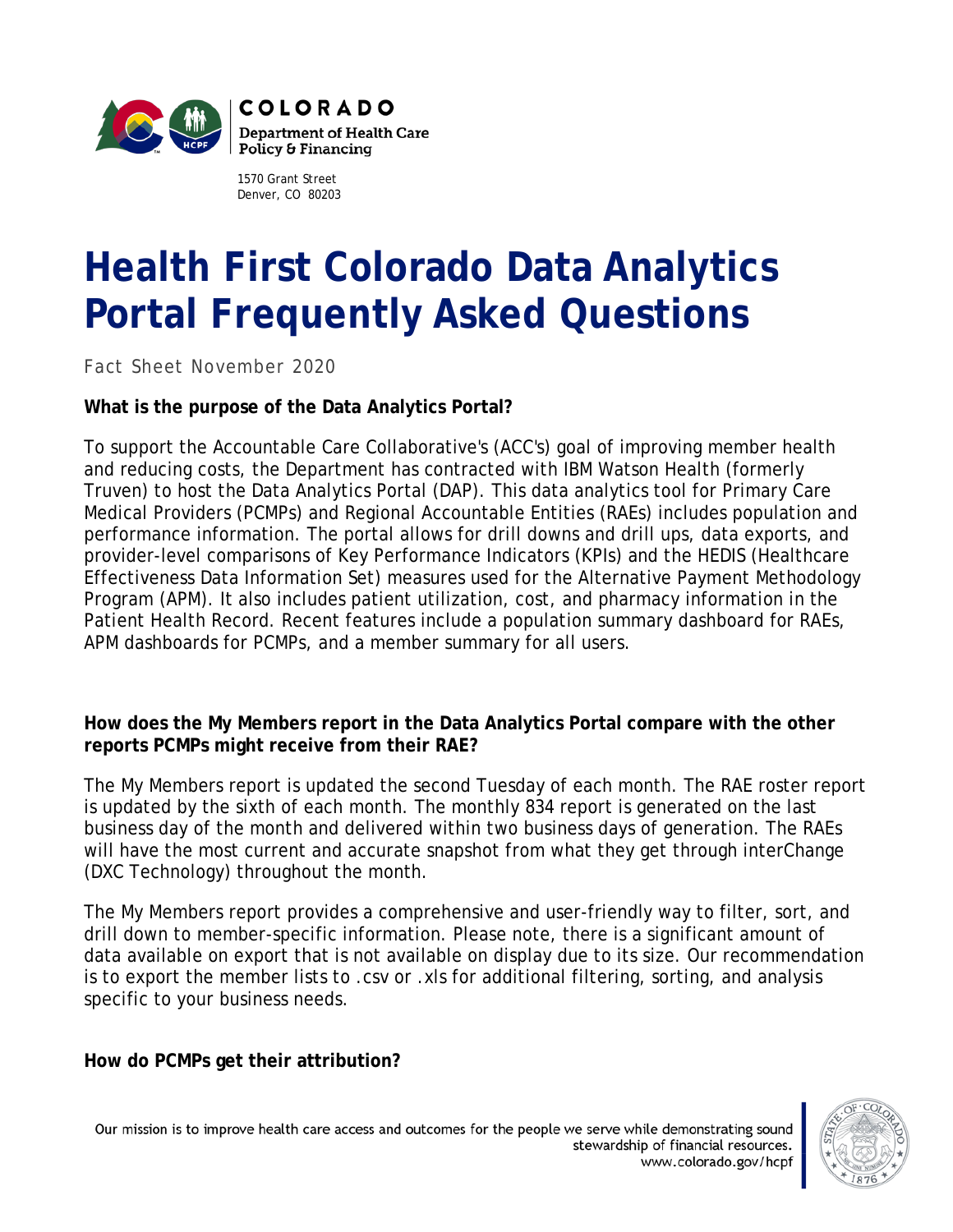Attribution is calculated by the Department's claims and data warehouse vendors. While enrollment information is updated daily, attribution is available as a monthly snapshot in the My Members report at the beginning of the month. Providers can work with their RAEs to get more up to date and current information throughout the month.

## **What is the timing of Key Performance Indicators (KPIs)?**

KPIs run on a monthly basis looking at utilization for the past 12 months. Because KPIs also require three (3) months of claims run out, they are presented in the portal four (4) months after the last service dates. This run out period is very important to gain accurate data and ensure that KPI measures are correct. More information about the KPI methodology is available on the [Department's Public Reporting website.](https://www.colorado.gov/pacific/hcpf/accountable-care-collaborative-public-reporting)

## **What trainings are offered?**

The trainings are offered exclusively through e-learning at this time and can be accessed via the Department's online learning management system using a temporary license for external partners. These trainings can be accessed through the [PCMP Training System](https://colearn.csod.com/selfreg/register.aspx?c=hcpfpcmp) and [RAE](https://colearn.csod.com/selfreg/register.aspx?c=hcpfrae)  [Training System.](https://colearn.csod.com/selfreg/register.aspx?c=hcpfrae)

The training and user guide can also be accessed by provisioned users within the file sharing application of the portal located in the upper right-hand corner. A copy can also be requested by email. Please contact Emily Ebner at Emily. Ebner@state.co.us with any questions or if you would like a copy.

## **Why does data differ from the Data Analytics Portal and a practice's Electronic Health Record (EHR)?**

Due to the nature of claims data, the Data Analytics Portal and practice EHRs will never reconcile. They work with different populations and systems which prevents the data from matching up. The Data Analytics Portal looks only at the Health First Colorado (Colorado's Medicaid Program) population, and calculates KPIs using claims from the past 12 months, allowing for a three (3) month lookback. EHRs are entered in real-time by providers and capture records from patients across all payers.

## **When is the Data Analytics Portal refreshed?**

The portal is usually refreshed by the eighth of the month but never later than the 12<sup>th</sup>. An automated email is sent on the first of each month to remind users to pull down their extracts before the data refreshes. The portal does not currently have an archive functionality so you must download your data each month for future reference.

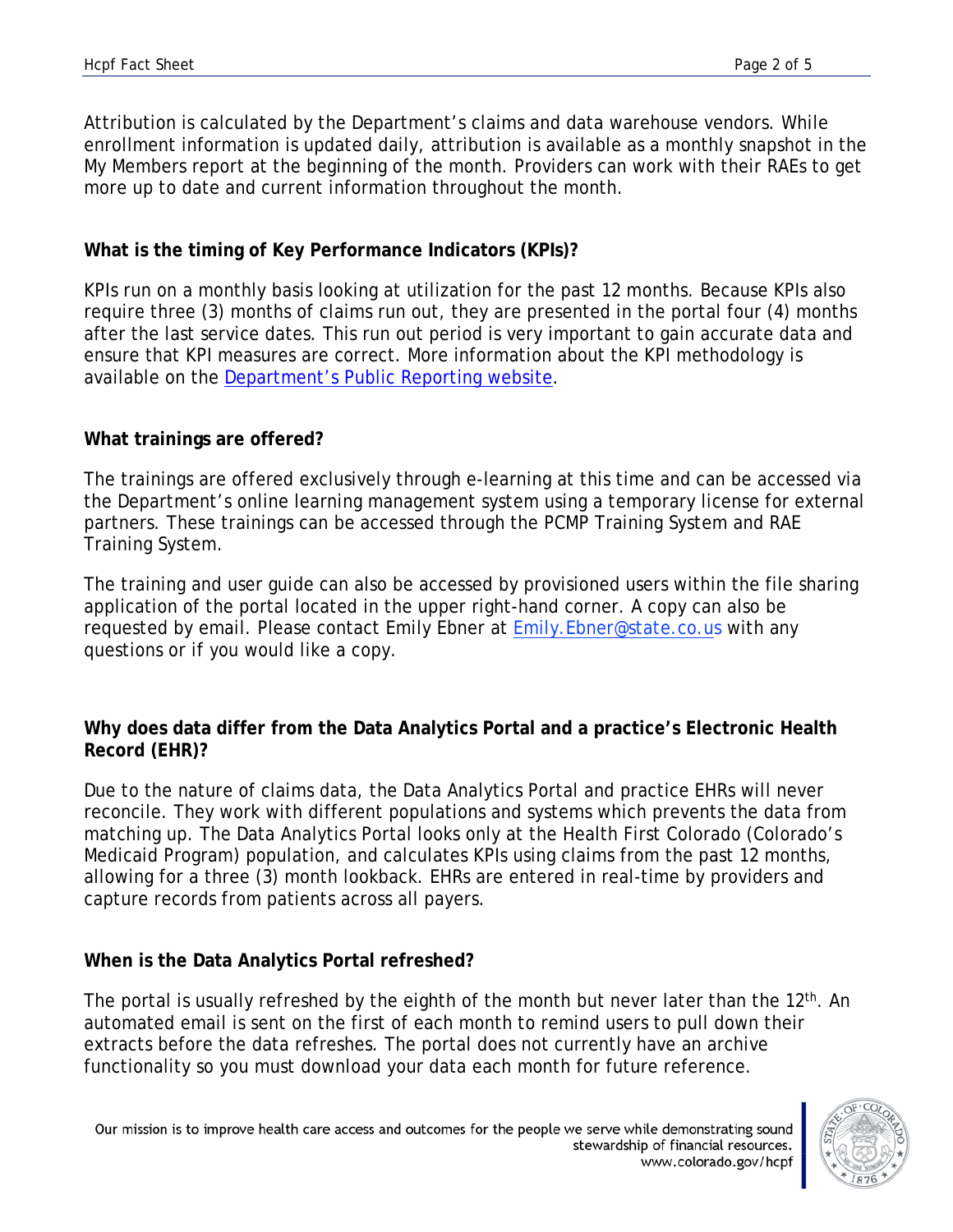## **Will the Alternative Payment Model (APM) be included in the Data Analytics Portal?**

The portal contains patient and provider level APM reports, for PCMPs only at this time. APM data is refreshed on a quarterly basis in November, February, May, and August by the eighth of the month but never later than the 12<sup>th</sup>. These reports are refreshed on a rolling year basis with four months of claims run out. For example, in the November 2020 refresh data the reports will have data from 6/30/2019-7/1/2020. In the February 2021 refresh reports will have data from 9/30/2019-10/1/2020.

The department is currently working on providing these reports to the RAEs in CDAP. Updates will be provided as they become available. If you have any questions about the APM program, please reach out to your RAE representative or the Department at [HCPF\\_PrimaryCarePaymentReform@state.co.us.](mailto:HCPF_PrimaryCarePaymentReform@state.co.us)

## **DXC is allowing a longer period to enter claims. Will this affect KPI incentives?**

Although DXC is allowing a longer period to enter claims, providers will still need to enter claims in a timely manner to meet the requirements to receive incentives.

According to the [KPI Methodology:](https://www.colorado.gov/pacific/sites/default/files/Key%20Performance%20Indicator%20Methodology%20Updated%20May%202019.pdf) "Incentive Payments are a central component of the ACC Pay-for-Performance. Since the initiation of the ACC Program, the Department has made incentive payments for performance on identified Key Performance Indicators (KPIs) to signal program-level goals and objectives; encourage improved performance at the PCMP and regional level; and reward managed care entities and PCMPs for meeting certain levels of performance. Incentive Payments are a central component of the ACC Pay-for-Performance."

## **Is there an option to filter data by provider type and region to compare performance?**

Yes, users can filter data by provider type and region. There are currently eight filters that users can apply to drill down to specific populations and the update will add Member County, Member Zip, Aggregated Diagnostic Cost Grouper (ADCG) Category, Concurrent Relative Risk Score, ER Visits, Eligible for Well-Child Check, Well-Child Checks, and dual Medicaid/Medicare (MMP) Enrolled. After downloading the report, users will have access to 34 fields. There is also a PCMP Comparison dashboard that RAE users can use to compare the performance of each of the PCMPs within their region with respect to their KPI performance.

## **Can users look at past months of data?**

Results are for the 12-month evaluation period, with the capability to review the previous fiscal year. The KPI trends report, shown in the screenshot below, is a useful tool to view past data.

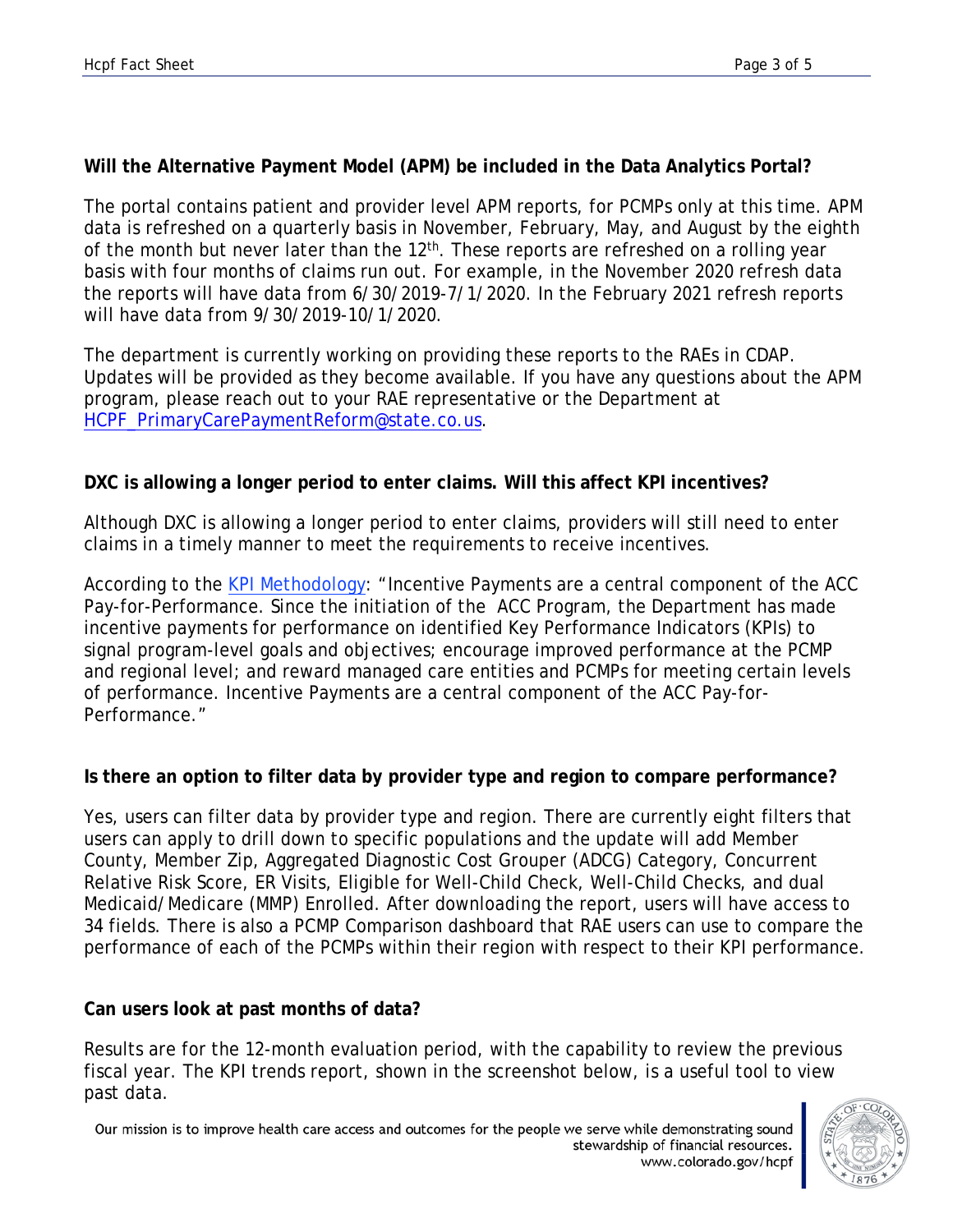

#### **How is the risk score calculated?**

The risk score is calculated using IBM/Truven's Diagnostic Cost Groups (DCG). Like all risk scores, the exact methodology is proprietary to the vendor. Please refer to the KPI [Methodology](https://www.colorado.gov/pacific/sites/default/files/Key%20Performance%20Indicator%20Methodology%20Updated%20May%202019.pdf) specifications document for more information.

#### **What is the process and status for provisioning (gaining access)?**

To ensure the security of our members, the provisioning process is approved by several state authorities before going to IBM for final approval. The process for PCMP provisioning is shown below. The process is the same for the RAEs except they do not have to do the first step.





Our mission is to improve health care access and outcomes for the people we serve while demonstrating sound stewardship of financial resources. www.colorado.gov/hcpf